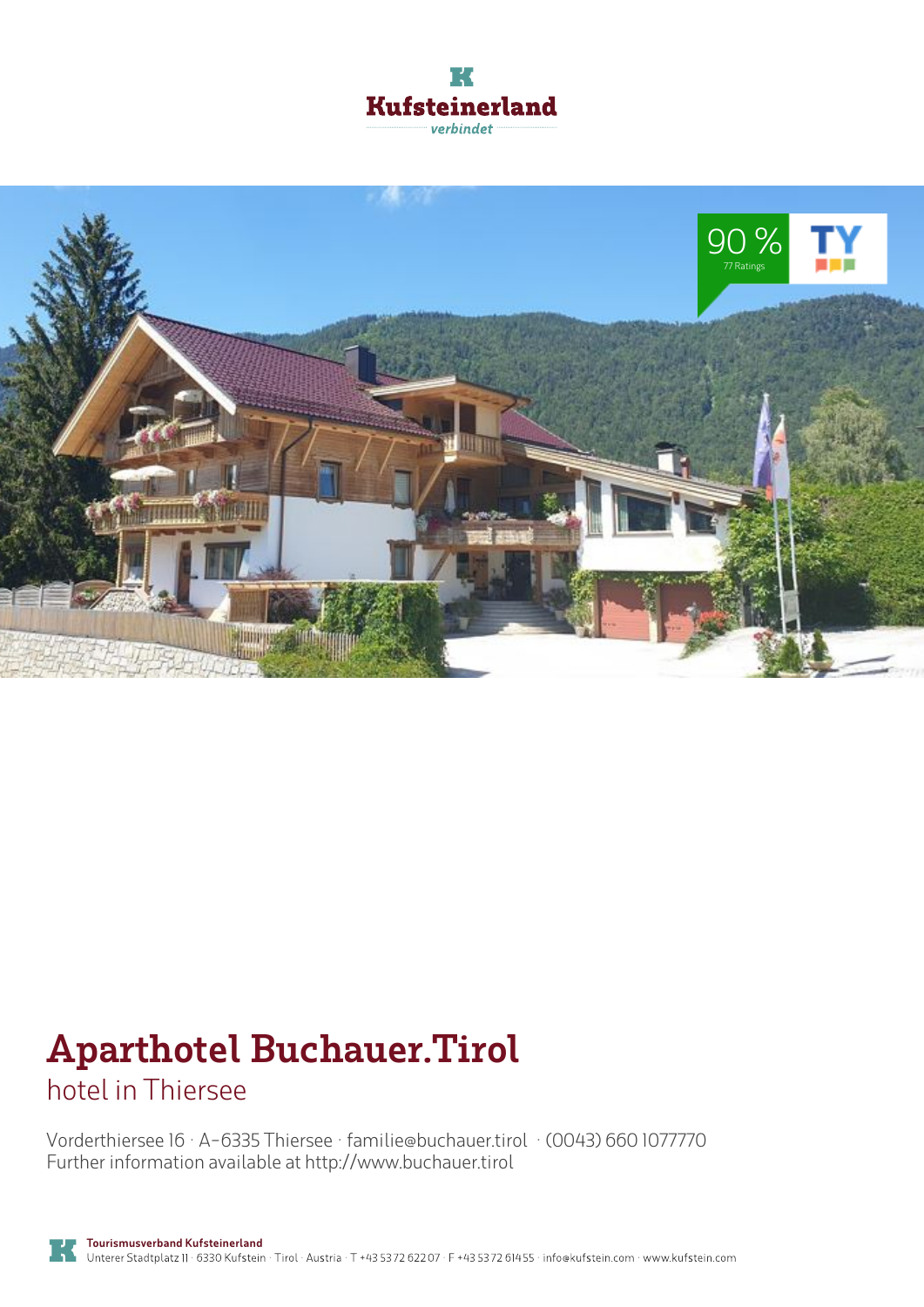

## **Aparthotel Buchauer.Tirol** hotel in Thiersee

Holiday apartments, rooms and flats at the lake and near the SkiWelt! Aparthotel Buchauer.Tirol is in the heart of the Thiersee Valley, on the lake, centrally located for all holiday activities and yet still peaceful. The apartments are between 26 m<sup>2</sup> and 90 m<sup>2</sup>, for 2 to 6 people, and all have a balcony or terrace. The barbecue area and sunbathing lawn in the garden are inviting on balmy summer evenings. The supermarket, bakery, bank, restaurants, and the bathing lake with its large playground, a...



#### Facilities

on the hiking path · on the lake · near the forest · lake - distance (m): 60 · right at the ski-bus/ hiking-bus/ bus stop · central location

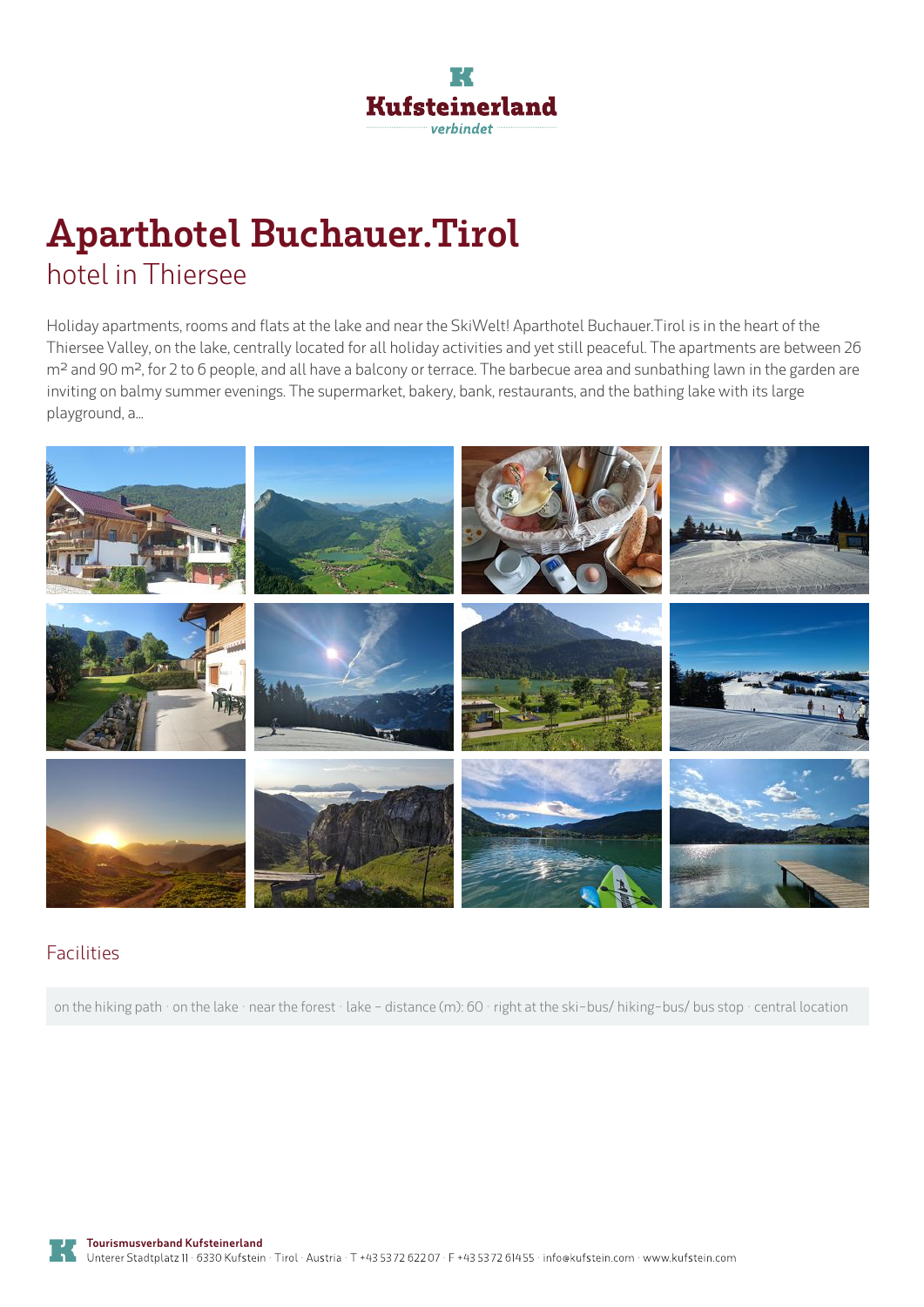

### **Rooms and apartments**

Current offers



#### **[Apartment](https://www.kufstein.com/en/book/thiersee/hotel/aparthotel-buchauertirol.html?utm_medium=PDF&utm_campaign=Vermieter-Prospekt&utm_source=Aparthotel+Buchauer.Tirol) / type G3 / 3 sleeping rooms/ shower or bathtub**

Apartment Lake Panorama, 78m², up to 6 persons, balcony with countryside view Interior: 1 double room, 2tow-bed rooms, 3 small bathrooms, living room with dinette and couch, electrical tiled stove, k...

2-7 Personen · 3 Bedrooms · 78 <sup>m</sup><sup>²</sup>



ab



#### **Apartment / type A1/ 2 sleeping [rooms/shower,](https://www.kufstein.com/en/book/thiersee/hotel/aparthotel-buchauertirol.html?utm_medium=PDF&utm_campaign=Vermieter-Prospekt&utm_source=Aparthotel+Buchauer.Tirol) WC**

Apartment Garden View Family, Size 45 m2, for 2 persons up to 2 adults and 2 children, ground-floor, Interior: double room, small childrens room with bunk beds, TV, WLAN, safe, living room with couch...

1-2 Personen · 2 Bedrooms · 45 <sup>m</sup><sup>²</sup>



**To the offer**



#### **Apartment / type B / 2 sleeping [rooms/shower,](https://www.kufstein.com/en/book/thiersee/hotel/aparthotel-buchauertirol.html?utm_medium=PDF&utm_campaign=Vermieter-Prospekt&utm_source=Aparthotel+Buchauer.Tirol) WC**

Apartment Lake Panorama, Size: 60 m2, for 2 - 4 persons, 1st floor Interior: 2double rooms, 1 spare bed possible, bathroom, TV, WLAN, safe, kitchen-living room with dining area (4 cooking plates, bak... 2-4 Personen · 2 Bedrooms · 60 <sup>m</sup><sup>²</sup>

ab **€ 196,00** per apartment on 06.07.2022

**To the offer**



#### **Apartment / type A / [living-sleeping](https://www.kufstein.com/en/book/thiersee/hotel/aparthotel-buchauertirol.html?utm_medium=PDF&utm_campaign=Vermieter-Prospekt&utm_source=Aparthotel+Buchauer.Tirol) room/shower**

Apartment Garden View, 26 m2, for 2 persons, ground-floor, shared terrace with garden access Interior: double room with dining table, bathroom, small kitchen (2 cooking plates, fridge, microwave, coff...

1-2 Personen · 1 Bedrooms · 26 m<sup>2</sup>

**€ 98,00** per apartment on 06.07.2022

ab

**To the offer**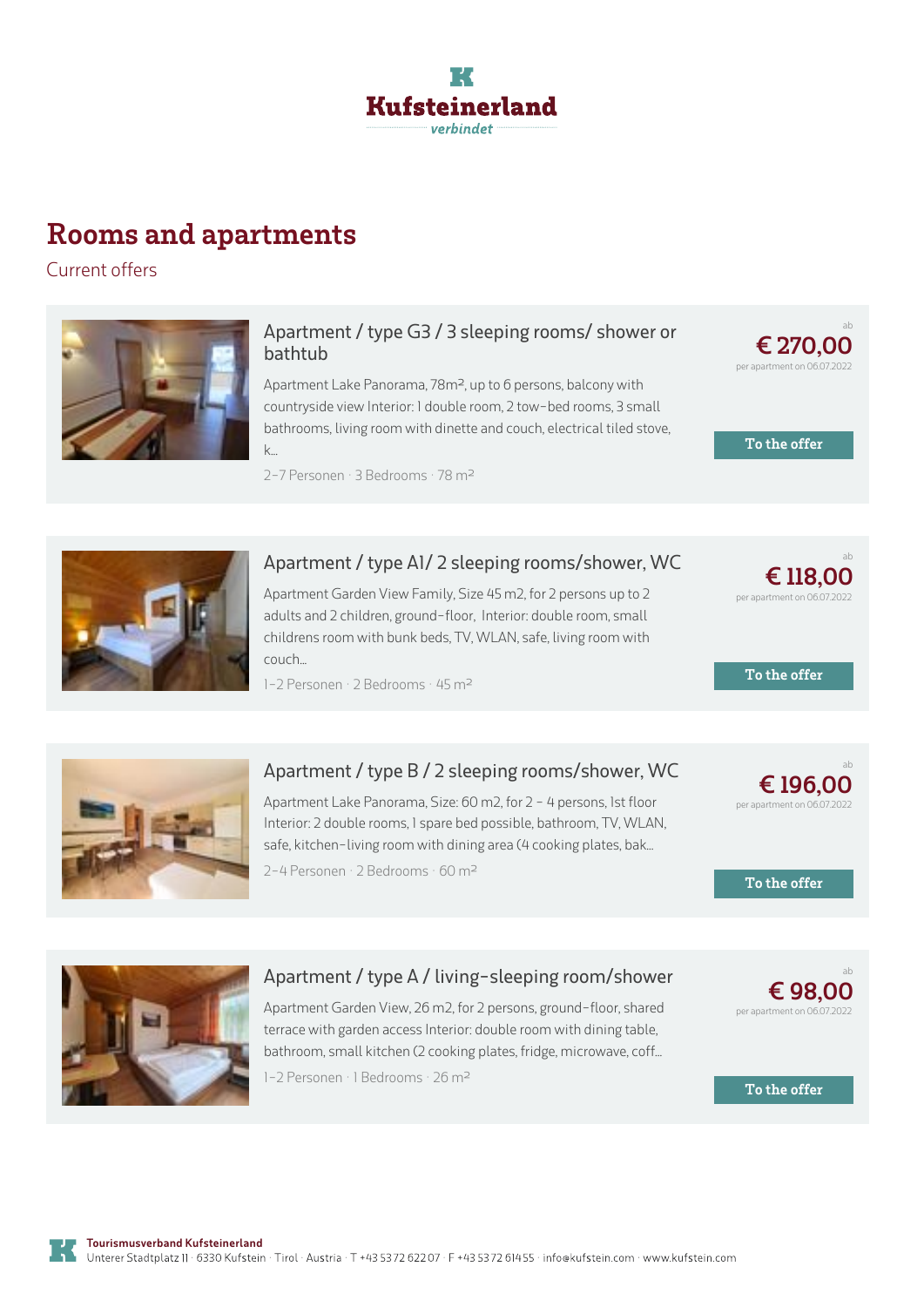



#### **double room with shower, WC**

Double room with bathroom, balcony or terrace. 1-2 Personen · 1 Bedrooms · 18 <sup>m</sup><sup>²</sup>

**To the offer**

**To the offer**

**€ [108,00](https://www.kufstein.com/en/book/thiersee/hotel/aparthotel-buchauertirol.html?utm_medium=PDF&utm_campaign=Vermieter-Prospekt&utm_source=Aparthotel+Buchauer.Tirol)** per apartment on 06.07.2022

**To the offer**

ab

ab

ab

ab

**€ 118,00** per apartment on 06.07.2022

**€ [98,00](https://www.kufstein.com/en/book/thiersee/hotel/aparthotel-buchauertirol.html?utm_medium=PDF&utm_campaign=Vermieter-Prospekt&utm_source=Aparthotel+Buchauer.Tirol)** per apartment on 06.07.2022

**€ [125,00](https://www.kufstein.com/en/book/thiersee/hotel/aparthotel-buchauertirol.html?utm_medium=PDF&utm_campaign=Vermieter-Prospekt&utm_source=Aparthotel+Buchauer.Tirol)** per person on 06.07.2022



#### **Hotel suite, shower, toilet, lake view**

Studio Apartment Lake Panorama, 23 m2, for 2 persons, 2nd floor, balcony with lake view Interior: double room with dining table, bathroom, small kitchen (2 cooking plates, dishwasher, fridge, microwa...

1-2 Personen · 1 Bedrooms · 26 <sup>m</sup><sup>²</sup>



#### **Hotel suite, shower, toilet, lake view**

Apartment Lake Panorama, 28 m2, for 2 persons, 2nd floor, balcony / terrace with lake view Interior: double room with dining table, bathroom, small kitchen (2 cooking plates, dishwasher, fridge, micr... 1-2 Personen · 1 Bedrooms · 26 <sup>m</sup><sup>²</sup>



#### **[Apartment,](https://www.kufstein.com/en/book/thiersee/hotel/aparthotel-buchauertirol.html?utm_medium=PDF&utm_campaign=Vermieter-Prospekt&utm_source=Aparthotel+Buchauer.Tirol) shower, toilet, lake view**

Apartment Lake Panorama Family, 2nd floor, balcony with lake view, from 38m2 for families from 2 to 4 persons furniture: 1 family room (1 double bed and 2 extra beds), kitchen-living room with dining ...

1-4 Personen · 1 Bedrooms · 38 <sup>m</sup><sup>²</sup>

**To the offer**

## **Conditions**

Packages and special deals can also be found on our website www.buchauer-tirol.at !